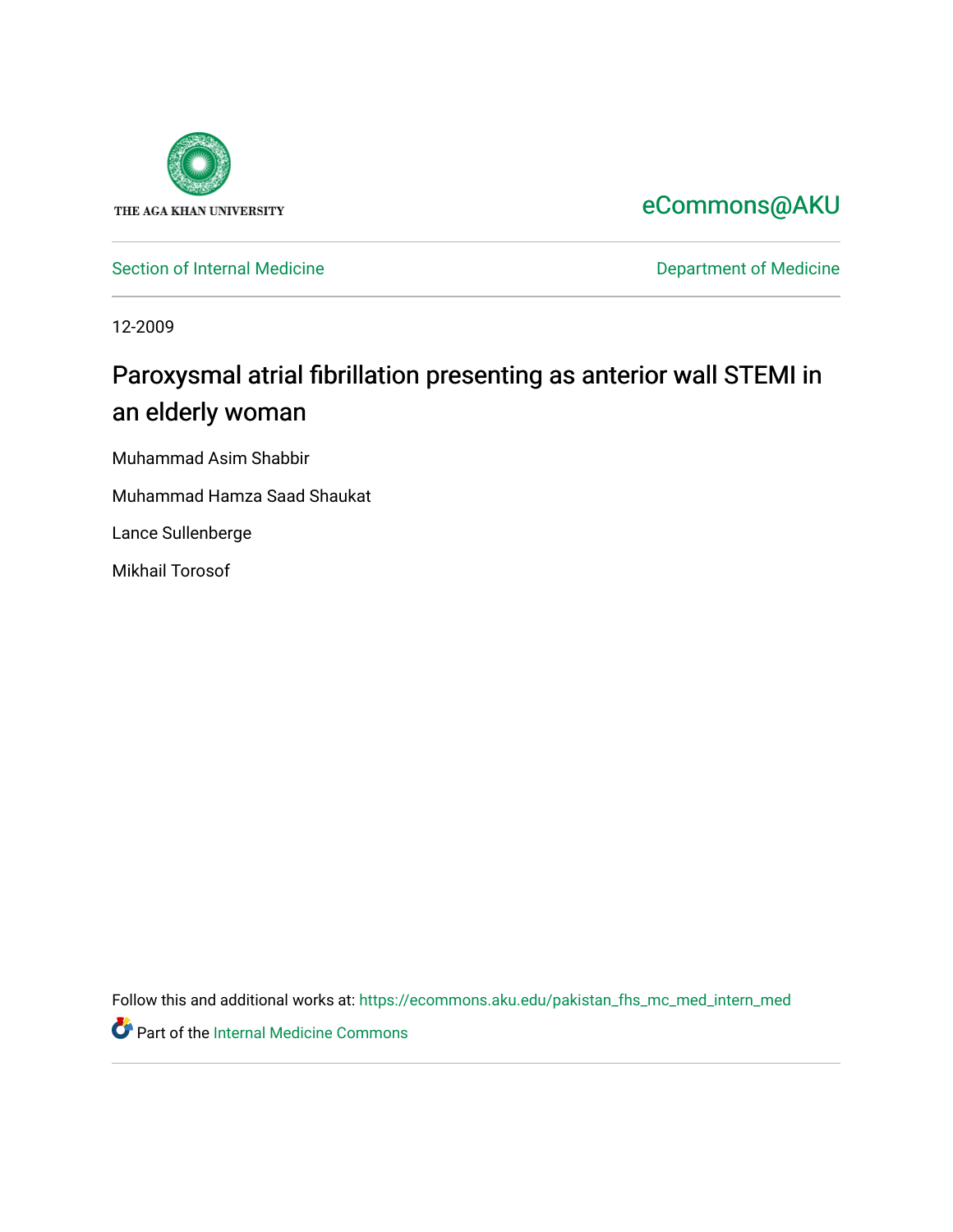### Case report

## Paroxysmal atrial fibrillation presenting as anterior wall STEMI in an elderly woman

Muhammad Asim Shabbir,<sup>1</sup> Muhammad Hamza Saad Shaukat,<sup>o 1,2</sup> Lance Sullenberger,<sup>3</sup> Mikhail Torosoff<sup>4</sup>

#### **Summary**

<sup>1</sup>Internal Medicine, Albany Medical Center Hospital, Albany, New York, USA <sup>2</sup>Aga Khan University, Karachi, Pakistan <sup>3</sup> Capital Cardiology Associates, Albany Medical Center Hospital, Albany, New York, USA 4 Cardiology, Albany Medical Center Hospital, Albany, New York, USA

#### **Correspondence to**

Dr Muhammad Hamza Saad Shaukat, hamzasaad1991@gmail.com

Accepted 23 August 2019

A 77-year-old woman without traditional risk factors for coronary artery disease (CAD) underwent coronary CTangiography for evaluation of palpitations after negative Holter monitoring and non-diagnostic ECG exercise stress test. Coronary artery calcium score was reported zero; 1 day later, she was admitted with anteriorwall ST elevation myocardial infarction. Acute left anterior descending artery thrombus was treated with mechanical thrombectomy and Percutaneous Coronary Intervention (PCI). Interestingly, the coronary arteries were angiographically normal. During hospitalisation, paroxysmal atrial fibrillation was noted followed by initiation of anticoagulation. Echocardiogram did not show thrombus or atrial shunt. Cardioversion with Sotalol was successful. Myocardial infraction was most likely cardioembolic secondary to paroxysmal atrial fibrillation—consistent with longstanding history of palpitations. Accounting for 3% of acute coronary syndromes, coronary embolism is treated with therapeutic anticoagulation for at least 3months irrespective of cause and carries a higher risk of adverse cardiovascular events.

#### **BACKGROUND**

Estimated 3% of acute coronary syndromes (ACS) are caused by coronary embolism (CE). In patients with ACS without significant underlying coronary artery disease (CAD), embolic aetiology should be considered. Diagnosis of CE may be difficult in patients with paroxysmal atrial fibrillation, as the rhythm may be normal at presentation. Identification of CE subgroup of patients with ACS is important because of increased risk for major adverse cardiac outcomes and importance of systemic anticoagulation in prevention of future embolic events.



**To cite:** Shabbir MA, Saad Shaukat MH, Sullenberger L, et al. BMJ Case Rep 2019;**12**:e231996. doi:10.1136/bcr-2019-

Limited 2019. No commercial re-use. See rights and permissions. Published by BMJ.

#### **Case presentation**

A 77-year-old non-smoker woman presented with sudden onset substernal chest pain radiating to the left arm. ECG showed anterior wall ST-elevation myocardial infarction (STEMI). Haemodynamically stable, emergent cardiac catheterisation revealed a 100% acute occlusion of the proximal left anterior descending artery (LAD, [figure](#page-2-0) 1A). Left main, circumflex and right coronary arteries were normal (0% stenosis reported); no circumflex-LAD or right coronary artery (RCA)–LAD collaterals were noted. Mechanical thrombectomy was performed followed

by the placement of two stents in the proximal LAD. Guideline-directed post-STEMI medical therapy was initiated: aspirin, clopidogrel, beta-adrenergic antagonist, statin and ACE inhibitor.

Few weeks prior to her presentation with STEMI, the patient was seen in outpatient cardiology office for daily symptoms of palpitations and progressive exertional dyspnoea. According to the patient, her heartbeat has 'felt irregular' for several years. No prior history of hypertension, diabetes mellitus, dyslipidemia, atrial fibrillation or cardiovascular disease was reported. At the office visit, 12-lead ECG was sinus rhythm with premature ventricular complexes (PVCs). 24hours Holter monitor was notable for sinus rhythm with premature atrial contractions (2.1% of beats) and PVCs (1.2% of beats). The patient then underwent an ECG stress test with non-diagnostic ST and T wave changes.

Given the non-diagnostic stress test and atypical symptoms, *1day prior to her presentation with STEMI*, a coronary CT angiogram was performed which revealed a coronary artery calcium (CAC) score of zero and no CAD whatsoever.

#### **Investigations**

- 1. Troponin 10.38ng/mL (reference: <0.05ng/ mL).
- 2. Fasting lipid panel—low density lipoprotein (LDL) 118mg/dL; total cholesterol 202mg/dL (reference: <200mg/dL); triglycerides 100mg/ dL (reference: <150mg/dL); high density lipoprotein (HDL) 64mg/dL (reference: >35mg/ dL).
- 3. Fasting serum glucose 100mg/dL.
- 4. Transthoracic ECHO: Left ventricular ejection fraction 35%–39% with segmental wall motion abnormalities. Normal-sized left and right atria. No mitral stenosis or aortic valve abnormality. No patent foramen ovale.
- 5. Echocardiographic evaluation was negative for an inter-atrial communication or cardiac masses.
- 6. No inter-atrial communication was detected by the right heart catheterisation.

#### **Differential diagnosis**

Given the normal coronary arteries on computed tomography angiography (CTA) followed by LAD occlusion with high clot burden, investigation for non-atherosclerotic embolic causes ensued. There was no history of hypercoagulable state, and the

231996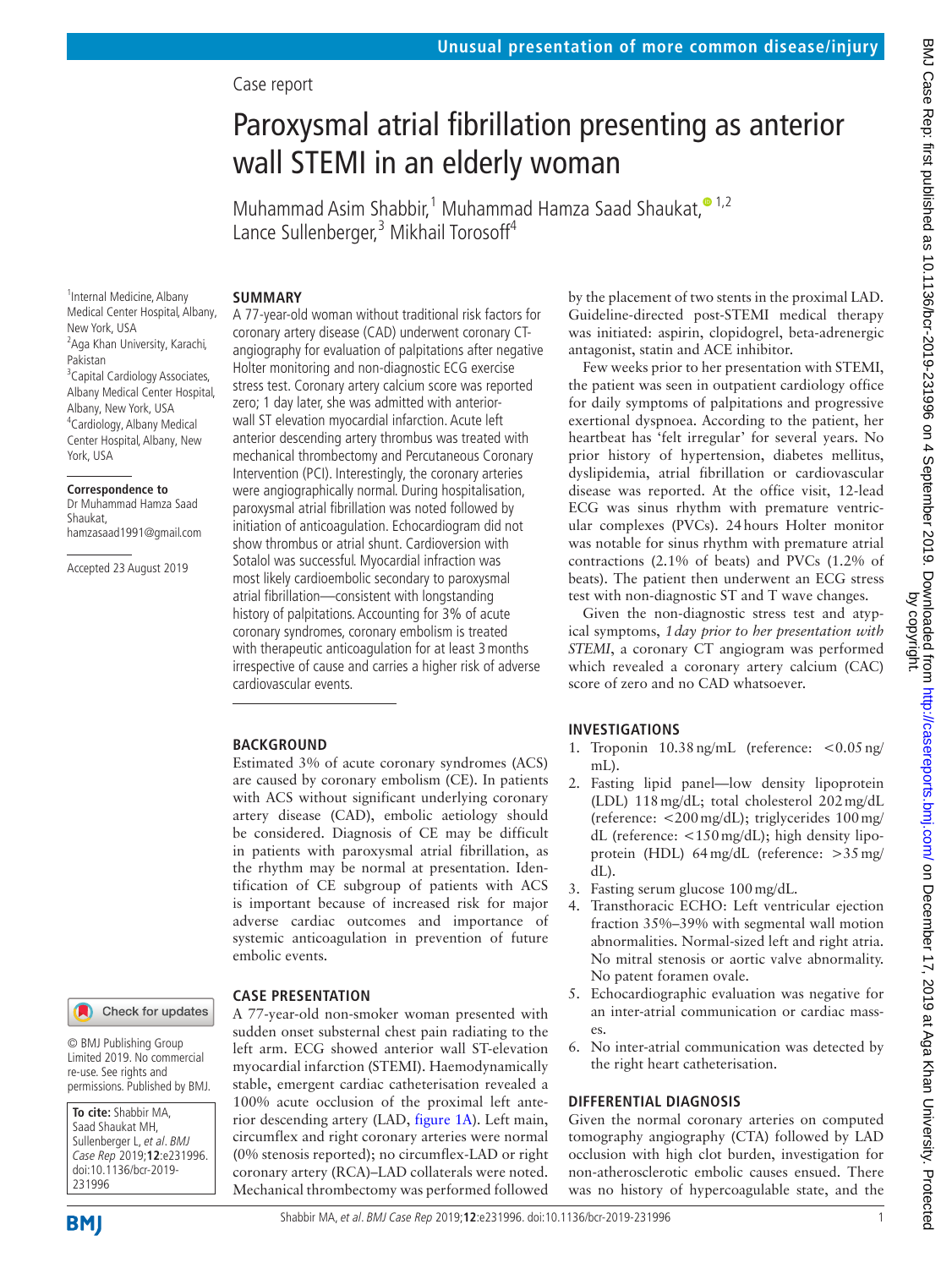

**Figure 1** (A) Left anterior oblique (LAO) caudal view of proximal left anterior descending artery (LAD) occlusion (arrow). (B) Right anterior oblique (RAO) cranial view of non-diseased LAD (arrow) postthrombectomy and Percutaneous Coronary Intervention (PCI).

<span id="page-2-0"></span>patient denied miscarriages or arterial/venous thrombosis. Likewise, no history of atrial septal defect, endocarditis or recent/ remote cardiac intervention was reported. Transthoracic echocardiogram was unrevealing for an intracardiac shunt, thrombus or mass. Despite extensive discussion and explanation of the diagnostic and therapeutic benefit, the patient declined transoesophageal echocardiography. Extended ambulatory rhythm monitoring was planned but on the second day of hospitalisation, paroxysmal atrial fibrillation was recorded on telemetry ([figure](#page-2-1) 2).

#### **TREATMENT**

Systemic oral anticoagulation was initiated (Apixaban 5mg two times per day) followed by successful pharmacologic cardioversion with Sotalol. Dual antiplatelet (aspirin and clopidogrel) and post-STEMI guideline-directed medical therapy were continued, including high intensity statin and ACE inhibitor, but metoprolol was replaced by Sotalol.

#### **Outcome and follow-up**

The patient was discharged after unremarkable 72hours monitoring for QTc prolongation post-initiation of Sotalol. Triple therapy with aspirin, clopidogrel and apixaban was continued at discharge with the intent to discontinue aspirin after 6weeks to minimise bleeding risk. No chest pain, exertional dyspnoea or heart failure symptoms were reported at 1week follow-up. The patient's ECG showed normal sinus rhythm with resolving ST-elevations. Ejection fraction was preserved on repeat transthoracic ECHO. Monthly appointments are scheduled for close monitoring and observation for bleeding on long-term anticoagulation (CHA2DS2VASc score=5) and clopidogrel.



<span id="page-2-1"></span>**Figure 2** Atrial fibrillation on 12-lead ECG.

#### **Discussion**

Causes of CE are broadly divided into three categories: direct, paradoxical and iatrogenic.<sup>[1](#page-3-0)</sup> In causes classified as direct, the embolus originates from a thrombus in the left atrium and ventricle, mitral and aortic valves, pulmonary veins or proximal coronary artery—with paroxysmal or persistent atrial fibrillation being the most common cause  $(73%)$ .<sup>[2](#page-3-1)</sup> Other direct aetiologies of CE due to the left-sided thrombus include endocarditis and post-myocardial infraction left ventricular thrombus.<sup>[1](#page-3-0)</sup> Paradoxical CE may also be secondary to venous thrombi entering the systemic circulation through an atrial septal defect, patent foramen ovale or pulmonary arteriovenous malformation.<sup>[1](#page-3-0)</sup>

When compared with the cerebral and systemic circulation, the coronary arterial vasculature is relatively protected from emboli because of difference in calibre of the aorta and main coronary arteries, the acute angle at which the coronaries origi-nate from the aorta, and the fast flow across the coronary ostia.<sup>[1](#page-3-0)</sup> Consequently, CE is a rare cause of ACS overall (2.9%) and STEMI  $(4.3\%)$ .<sup>2</sup>

Clinical presentation of acute myocardial infarction due to CE is indistinguishable from atherosclerotic myocardial infarction.<sup>[1](#page-3-0)</sup> Consequently, the initial ACS management is the same, regardless of the aetiology. However, recognition of CE, in addition to specific medical management, is important because of the need for closer monitoring in this subpopulation and increased risk of cardiac death as compared with the patients with atherosclerotic myocardial infarction.<sup>[3](#page-3-2)</sup>Patients with CE myocardial infarction suffer from significantly increased 5-year risk of adverse cardiac and cerebrovascular events, which may be as high as  $27\%$  $27\%$ .<sup>2</sup> Age greater than 60 years, female gender, reduced left ventricular ejection fraction and atrial fibrillation are independent risk factors for major adverse cardiovascular events in patients with non-atherosclerotic myocardial infarction,<sup>[4](#page-3-3)</sup> emphasising the importance of recognising CE and associated prognostic factors.

CE diagnosis may be suspected on retrospective evaluation of coronary angiogram when the occlusive thrombus burden is disproportionate to the degree of atherosclerosis, no or minimal atherosclerosis in other coronary territories, or there is evidence of concomitant systemic embolisation in other arterial beds, for example, cerebral, mesenteric, retinal or in extremities.<sup>2</sup>Compared with those patients with atherosclerotic CAD, patients with CE are less likely to have traditional risk factors—hypertension, dyslipidemia, smoking and diabetes.<sup>5</sup> However, it may reflect a selection bias, as more thorough search for embolic source is performed in patients with ACS without significant risk factors for systemic atherosclerosis. Anticoagulation is the treatment of choice for all patients with CE, and thrombophilia testing is not routinely indicated.<sup>[1](#page-3-0)</sup> However, decision for testing needs to be individualised, for instance to determine duration of treatment in patients with unexplained venous thromboembolism and/or who are at higher risk for bleeding.

Major CE diagnostic criteria (suggested by Shibata *et al*[2](#page-3-1) ) include (1) angiographic findings of coronary vessel occlusion without atherosclerosis; (2) concomitant involvement of multiple coronary territories and/or distal systemic embolism; (3) histologic evidence of venous thrombus and (4) echocardiographic/ CT/MRI evidence of intracardiac thrombus. Minor criteria include  $(1)$  <25% stenosis of non-culprit coronary vessels,  $(2)$ known atrial fibrillation and (3) risk factor for embolism (eg, patent foramen ovale, atrial septal defect, dilated cardiomyopathy, prosthetic valve, etc.). Our patient met one major criterion (angiographic evidence of large thrombus without significant underlying atherosclerosis, [figure](#page-2-0) 1B) and two minor criteria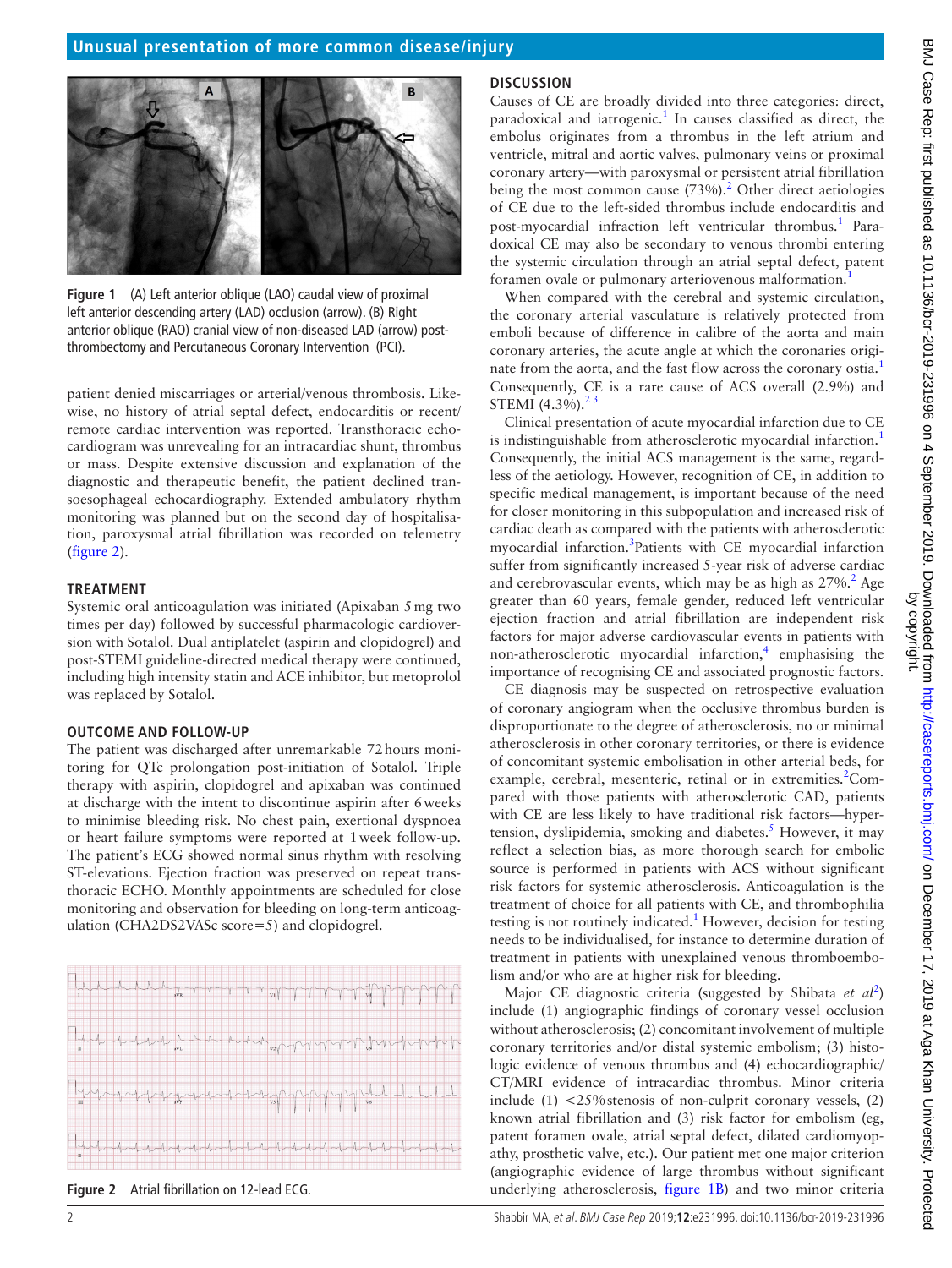### **Unusual presentation of more common disease/injury**

(atrial fibrillation and <25%stenosis in non-culprit vessels) qualifying as definite CE.<sup>2</sup>

There was no significant coronary atherosclerosis by invasive angiogram in the acute setting. Moreover, a coronary CTA performed just 1day prior to the STEMI presentation did not reveal any evidence for atherosclerotic disease whatsoever. False-negative results of CT coronary angiography do occur with reported negative predictive values of 80%–90%.<sup>6</sup> However, these false-negative results typically occur in patients with atherosclerotic disease in whom a particular intracoronary lesion is 'undercalled' by the reader. In the case presented, the CAC score of 0 and finding of no non-calcified plaque make a false-negative CT result very unlikely. Finally, in some patients, myocardial infarction may cause atrial fibrillation[.7](#page-3-6) But our patient had longstanding history of palpitations which, in retrospect, were probably due to undiagnosed paroxysmal atrial fibrillation. In suspected embolic infarct, post-thrombectomy intravascular ultrasound would have been useful in ruling out dissection or eroded plaque and, in the presence of normal vessel morphology, would have confirmed the diagnosis of embolism.<sup>[8](#page-3-7)</sup> In confirmed embolic myocardial infarction, it would have obviated the need for triple antithrombotic therapy (dual antiplatelet and anticoagulation).

The chronology of events in the presented case serves as a reminder of the clinical characteristics associated with CE, its diagnostic evaluation and treatment to reduce risk of recurrence. Although there are no formal guidelines for management of CE, workup should include extended cardiac rhythm monitoring for detection of paroxysmal or persistent atrial fibrillation (the most common cause of CE) and transoesophageal echocardiography for detection of left atrial thrombus and right-to-left shunt. In retrospect, delayed enhancement cardiac MRI could have been offered as an alternative to transoesophageal echocardiography for left atrial thrombus detection.<sup>9</sup>

The recommended treatment for CE is systemic anticoagulation. The duration of anticoagulation in CE due to paradoxical right-to-left embolism depends on the underlying thrombosis aetiology and risk-profile, with treatment duration of 3months if risk factors are transient, or longer if persistent.<sup>[1](#page-3-0)</sup> As in the presented patient, if atrial fibrillation is detected (CHA2DS-2VASc assigned to a minimum of two in men and three in women with CE), long-term anticoagulation is indicated. Additional complexity of patient care and increased bleeding risk due to dual antiplatelet therapy and systemic anticoagulation should be considered as well. In patients with increased bleeding risk on dual antiplatelet therapy who require systemic anticoagulation, aspirin may be stopped 4weeks after the acute event with acceptable long-term outcomes.<sup>[7](#page-3-6)</sup> Thrombectomy and longterm anticoagulation are adequate therapy for CE secondary to atrial fibrillation. The role of left atrial appendage closure for prevention of the CE events in patients with atrial fibrillation is currently unclear. This case highlights the benefit of evaluating

suspected CE with intravascular ultrasound or optical coherence tomography post-thrombectomy to avoid unnecessary percutaneous coronary intervention and bleeding risk associated with triple antithrombotic therapy.

#### **Learning points**

- ► Coronary embolism (CE) is an under-recognised cause of acute coronary syndrome associated with worse cardiac and cerebrovascular outcomes compared with atherosclerotic heart disease.
- ► Atrial fibrillation is the most common cause of CE. Longterm rhythm monitoring for detection of atrial fibrillation is indicated.
- ► Thrombophilia testing is not routinely indicated in CE except for unexplained venous thrombosis.
- ► Increased bleeding risk due to dual antiplatelet therapy and systemic anticoagulation should be considered. Evaluation of suspected CE with post-thrombectomy intravascular ultrasound may prevent unnecessary percutaneous coronary intervention and bleeding risk associated with triple antithrombotic therapy.

**Contributors** MHSS and MAS drafted the manuscript. MT and LS helped with editing and literature review.

**Funding** The authors have not declared a specific grant for this research from any funding agency in the public, commercial or not-for-profit sectors.

**Competing interests** None declared.

**Patient consent for publication** Obtained.

**Provenance and peer review** Not commissioned; externally peer reviewed.

#### **References**

- <span id="page-3-0"></span>1 Raphael CE, Heit JA, Reeder GS, et al. Coronary Embolus: An Underappreciated Cause of Acute Coronary Syndromes. [JACC Cardiovasc Interv](http://dx.doi.org/10.1016/j.jcin.2017.08.057) 2018;11:172-80.
- <span id="page-3-1"></span>2 Shibata T, Kawakami S, Noguchi T, et al. Prevalence, clinical features, and prognosis of acute myocardial infarction attributable to coronary artery embolism. Circulation 2015;132:241–50.
- <span id="page-3-2"></span>3 Popovic B, Agrinier N, Bouchahda N, et al. Coronary embolism among ST-segmentelevation myocardial infarction patients. Circulation: Cardiovascular Interventions 2018;11:e005587.
- <span id="page-3-3"></span>4 Abdu FA, Liu L, Mohammed AQ, et al. Myocardial infarction with non-obstructive coronary arteries (MINOCA) in Chinese patients: Clinical features, treatment and 1year follow-up. Int J Cardiol 2019.
- <span id="page-3-4"></span>5 Kolodgie FD, Virmani R, Finn AV, et al. Embolic myocardial infarction as a consequence of atrial fibrillation. Circulation 2015;132:223–6.
- <span id="page-3-5"></span>6 Miller JM, Rochitte CE, Dewey M, et al. Diagnostic performance of coronary angiography by 64-row CT. [N Engl J Med](http://dx.doi.org/10.1056/NEJMoa0806576) 2008;359:2324-36.
- <span id="page-3-6"></span>7 January CT, Wann LS, Alpert JS, et al. 2014 AHA/ACC/HRS quideline for the management of patients with atrial fibrillation: a report of the American College of Cardiology/American Heart Association Task Force on Practice Guidelines and the Heart Rhythm Society. [J Am Coll Cardiol](http://dx.doi.org/10.1016/j.jacc.2014.03.022) 2014;64:e1-76.
- <span id="page-3-7"></span>8 Reynolds HR. Myocardial infarction without obstructive coronary artery disease. Curr [Opin Cardiol](http://dx.doi.org/10.1097/HCO.0b013e3283583247) 2012;27:655–60.
- <span id="page-3-8"></span>9 Chen J, Zhang H, Zhu D, et al. Cardiac MRI for detecting left atrial/left atrial appendage thrombus in patients with atrial fibrillation : Meta-analysis and systematic review. [Herz](http://dx.doi.org/10.1007/s00059-017-4676-9) 2019;44.